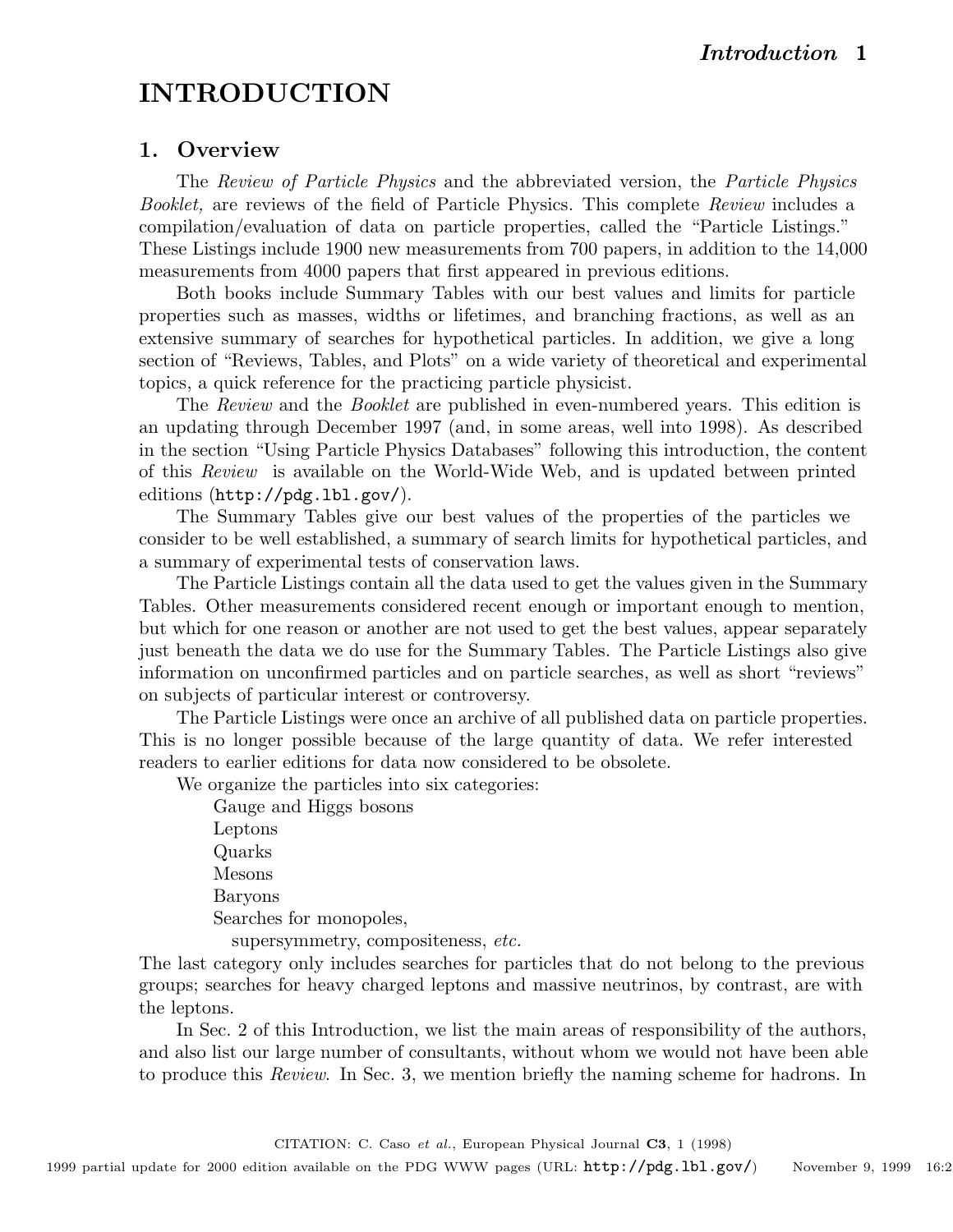Sec. 4, we discuss our procedures for choosing among measurements of particle properties and for obtaining best values of the properties from the measurements.

The accuracy and usefulness of this Review depend in large part on interaction between its users and the authors. We appreciate comments, criticisms, and suggestions for improvements of any kind. Please send them to the appropriate author, according to the list of responsibilities in Sec. 2 below, or to the LBNL addresses below.

To order a copy of the Review or the Particle Physics Booklet from North and South America, Australia, and the Far East, write to

Particle Data Group, MS 50-308 Lawrence Berkeley National Laboratory Berkeley, CA 94720, USA or send e-mail to PDG@LBL.GOV.

To order more than one copy of the Review or booklet, write to

c/o Anne Fleming Technical Information Division, MS 50B-4206 Lawrence Berkeley National Laboratory Berkeley, CA 94720, USA or send e-mail to ASFLEMING@LBL.GOV.

From all other areas, write to

CERN Scientific Information Service CH-1211 Geneva 23 Switzerland or send e-mail to LIBDESK@CERN.CH.

or via the WWW from CERN (http://www.cern.ch/library) Publications

### **2. Authors and consultants**

The authors' main areas of responsibility are shown below: \* Asterisk indicates the person to contact with questions or comments

| Gauge and Higgs bosons |  |  |  |
|------------------------|--|--|--|
|------------------------|--|--|--|

| $\gamma$     | D.E. Groom*                                         |
|--------------|-----------------------------------------------------|
| Gluons       | R.M. Barnett* A.V. Manohar                          |
| Graviton     | $D.E. Groom^*$                                      |
| W, Z         | C. Caso, $*$ A. Gurtu $*$                           |
| Higgs bosons | K. Hikasa, M.L. Mangano*                            |
| Heavy bosons | C.D. Carone, M. Tanabashi, T.G. Trippe <sup>*</sup> |
| Axions       | M.L. Mangano,* H. Murayama, K.A. Olive              |
|              |                                                     |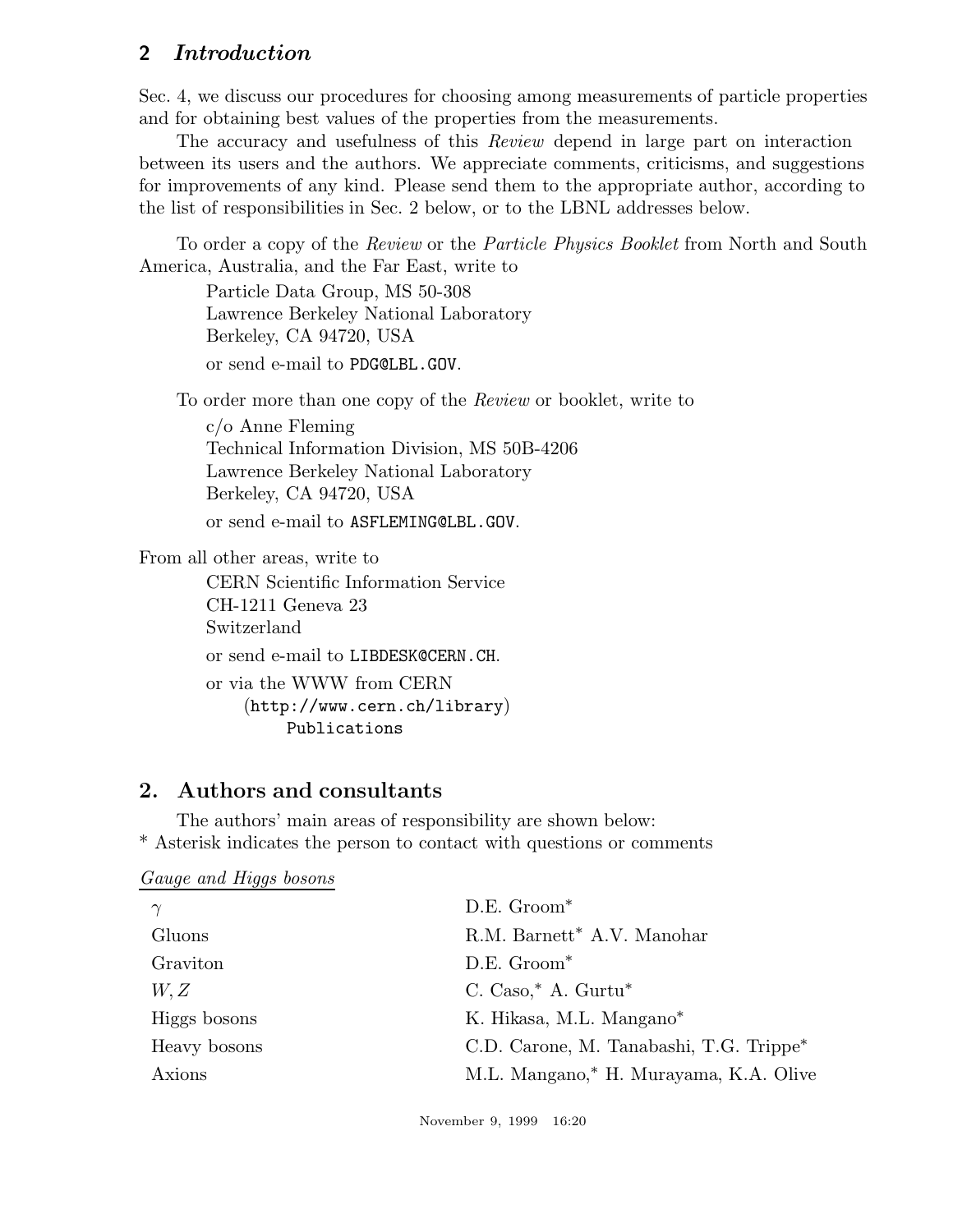| Leptons            |                                                                                                                                                      |  |
|--------------------|------------------------------------------------------------------------------------------------------------------------------------------------------|--|
| <b>Neutrinos</b>   | M. Goodman, D.E. Groom,*<br>K. Nakamura, K.A. Olive, A. Piepke,<br>P. Vogel                                                                          |  |
| $e,\mu$            | $C.$ Grab, D.E. Groom <sup>*</sup>                                                                                                                   |  |
| $\nu_{\tau}, \tau$ | D.E. Groom,* K.G. Hayes, K. Mönig*                                                                                                                   |  |
| Quarks             |                                                                                                                                                      |  |
| Quarks             | R.M. Barnett,* A.V. Manohar                                                                                                                          |  |
| Top quark          | J.L. Feng, K. Hagiwara, T.G. Trippe <sup>*</sup>                                                                                                     |  |
| $b^{\prime}$       | J.L. Feng, K. Hagiwara, T.G. Trippe <sup>*</sup>                                                                                                     |  |
| Free quark         | $D.E. Groom*$                                                                                                                                        |  |
| <u>Mesons</u>      |                                                                                                                                                      |  |
| $\pi, \eta$        | C. Grab, D.E. Groom, C.G. Wohl <sup>*</sup>                                                                                                          |  |
| Unstable mesons    | M. Aguilar-Benitez, C. Amsler <sup>*</sup> , C. Caso,<br>M. Doser, S. Eidelman, J.J. Hernández,<br>F. James, L. Montanet, M. Roos,<br>N.A. Törnqvist |  |

K (stable) G. Conforto, T.G. Trippe<sup>\*</sup> D (stable) P.R. Burchat, C.G. Wohl∗ B (stable) K. Honscheid, T.G. Trippe, W.-M. Yao\*

#### Baryons

| Stable baryons   | $C.$ Grab, $C.G.$ Wohl <sup>*</sup> |
|------------------|-------------------------------------|
| Unstable baryons | C.G. Wohl*, R.L. Workman            |
| Charmed baryons  | P.R. Burchat, C.G. Wohl*            |
| Bottom baryons   | T.G. Trippe, W.-M. Yao*             |

## Miscellaneous searches Monopole D.E. Groom,∗ Supersymmetry M.L. Mangano,∗ H. Murayama, K.A. Olive Compositeness C.D. Carone, M. Tanabashi, T.G. Trippe∗ Other J.L. Feng, K. Hikasa, T.G. Trippe∗

Reviews, tables, figures, and formulae

R.M. Barnett, D.E. Groom,∗ T.G. Trippe, C.G. Wohl, W.-M. Yao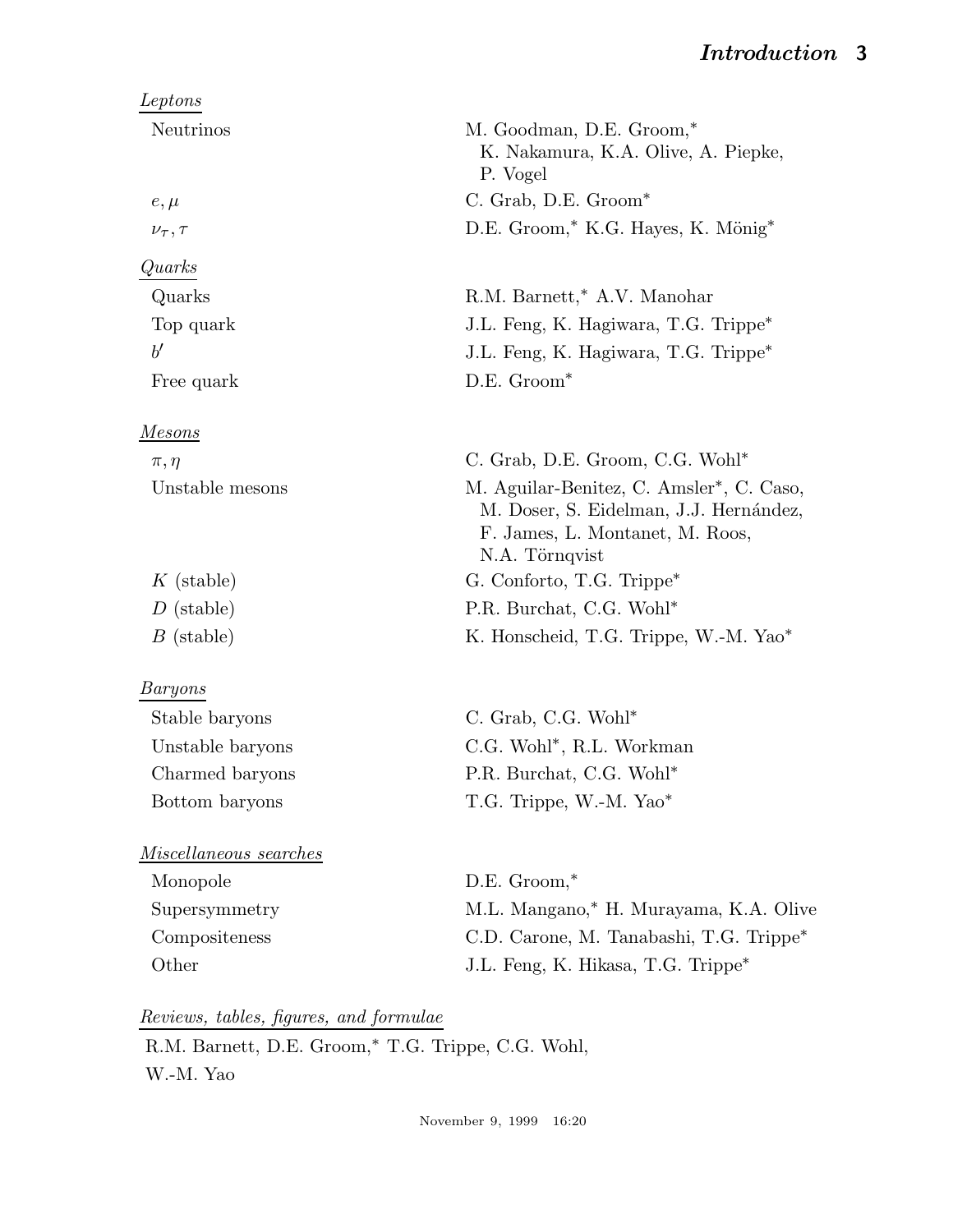### Technical support

B. Armstrong,∗ J.L. Casas Serradilla, B.B. Filimonov, P.S. Gee, S.B. Lugovsky, S. Mankov, F. Nicholson

The Particle Data Group benefits greatly from the assistance of some 700 physicists who are asked to verify every piece of data entered into this Review. Of special value is the advice of the PDG Advisory Committee which meets annually and thoroughly reviews all aspects of our operation. The members of the 1996 committee were:

D. Besson (University of Kansas), Chair A. Ali (DESY) P. Bloch (CERN) P. Kreitz (SLAC) P. Lepage (Cornell) J. LoSecco (Notre Dame)

We have especially relied on the expertise of the following people for advice on particular topics:

- L. Addis (SLAC)
- S.I. Alekhin (COMPAS Group, IHEP, Serpukhov)
- A. Ali (DESY)
- G. Altarelli (CERN)
- J. Annala (Fermilab)
- J.N. Bahcall (Institute for Advanced Study)
- R. Bailey (CERN)
- R. Ball (University of Edinburgh)
- A.R. Barker (University of Colorado)
- T. Barnes (University of Tennessee)
- J.-L. Basdevant (University of Paris)
- E. Berger (ANL)
- S. Bilenky (Joint Inst. for Nuclear Research, Dubna)
- M. Billing (Cornell University)
- A. Blondel (Ecole Polytechnique)
- T. Bolton (Kansas State University)
- R.A. Briere (Harvard University)
- T.E. Browder (University of Hawaii)
- E. Browne (LBNL)
- A. Buras (Tech. University of Munich)
- P. Burrows (MIT)
- M. Carena (Fermilab)
- A. Chao (SLAC)
- R. Clare (MIT)
- E.D. Commins (University of California, Berkeley)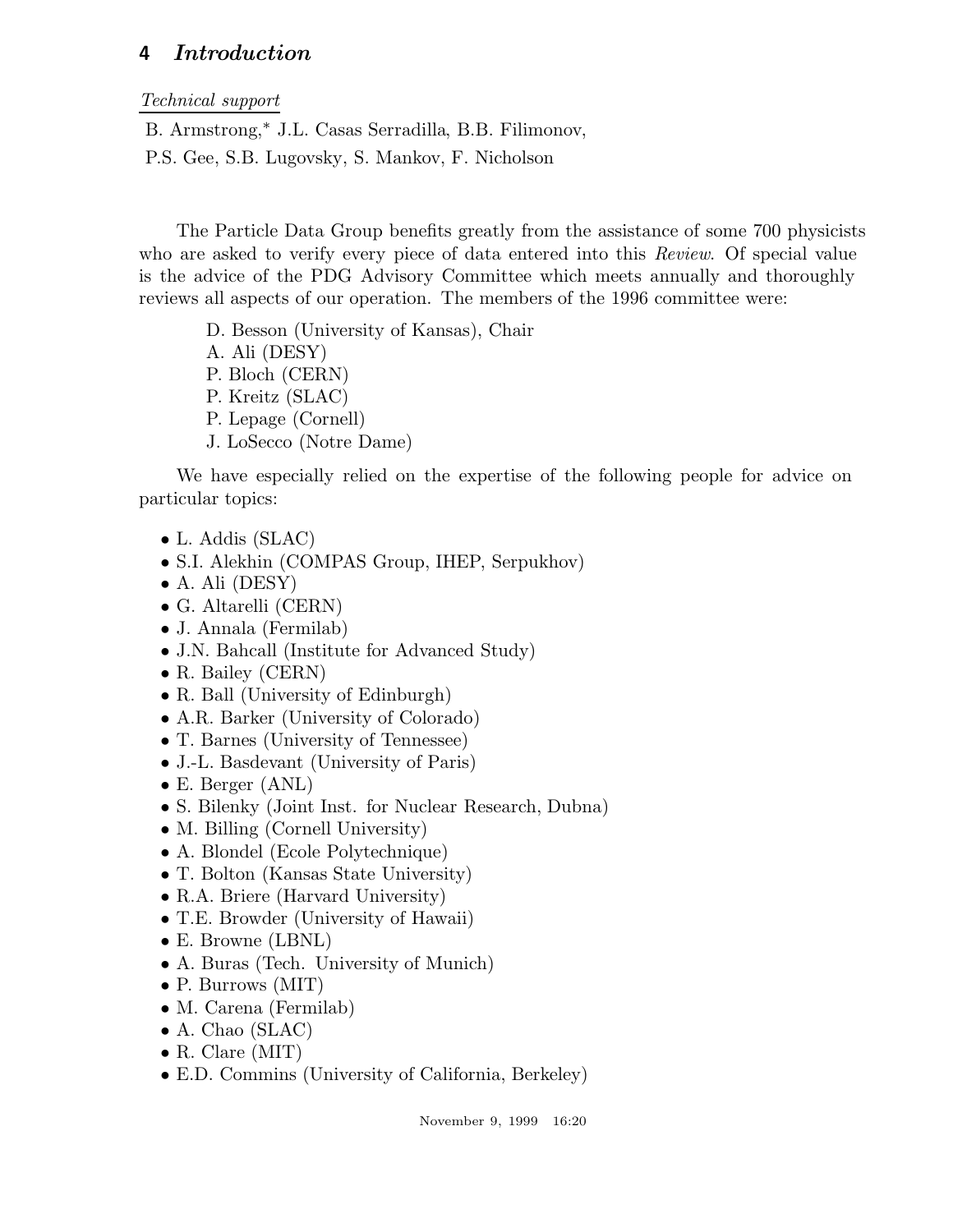- R.D. Cousins (University of California, Los Angeles)
- D.G. Coyne (University of California, Santa Cruz)
- M. Demarteau (Fermilab)
- L. Di Ciaccio (Rome University)
- M. Dine (University of California, Santa Cruz)
- S. Dittmaier (CERN)
- J. Donoghue (University of Massachusetts, Amherst)
- J. Dorfan (SLAC)
- I. Dunietz (Fermilab)
- J. Ellis (CERN)
- S. Ellis (University of Washington)
- L.R. Evans (CERN)
- G. Farrar (Rutgers University)
- R.W. Fast (Fermilab)
- A. Favara (California Institute of Technology)
- G.J. Feldman (Harvard University)
- E. Fischbach (Purdue University)
- R. Fleischer (CERN)
- G. Fogli (University of Bari)
- S. Freedman (LBNL and UC, Berkeley)
- H. Fritzsch (University of Munich)
- B. Fujikawa (LBNL)
- M. Fukugita (Yukawa Institute for Theo. Phys., Kyoto)
- J. Gasser (University of Bern)
- K. Griest (University of California, San Diego)
- Y. Grossman (SLAC)
- E.M. Gullikson (LBNL)
- R. Hagstrom (ANL)
- O. Hayes (University of Wisconsin)
- J. Hewett (SLAC)
- J.H. Hubbell (NIST)
- P. Igo-Kemenes (CERN)
- J. Imazato (KEK)
- Yu.M. Ivanov (Petersburg Nuclear Physics Inst.)
- G. Jacoby (Kitt Peak National Observatory)
- P. Janot (CERN)
- M. Jimack (University of Birmingham)
- J.A. Kadyk (LBNL)
- R.W. Kenney (LBNL)
- R.D. Kephart (Fermilab)
- M. Klein (DESY)
- B. Klima (Fermilab)
- B. Kniehl (Max-Planck Inst., Münich)
- D. Koetke (Carleton University)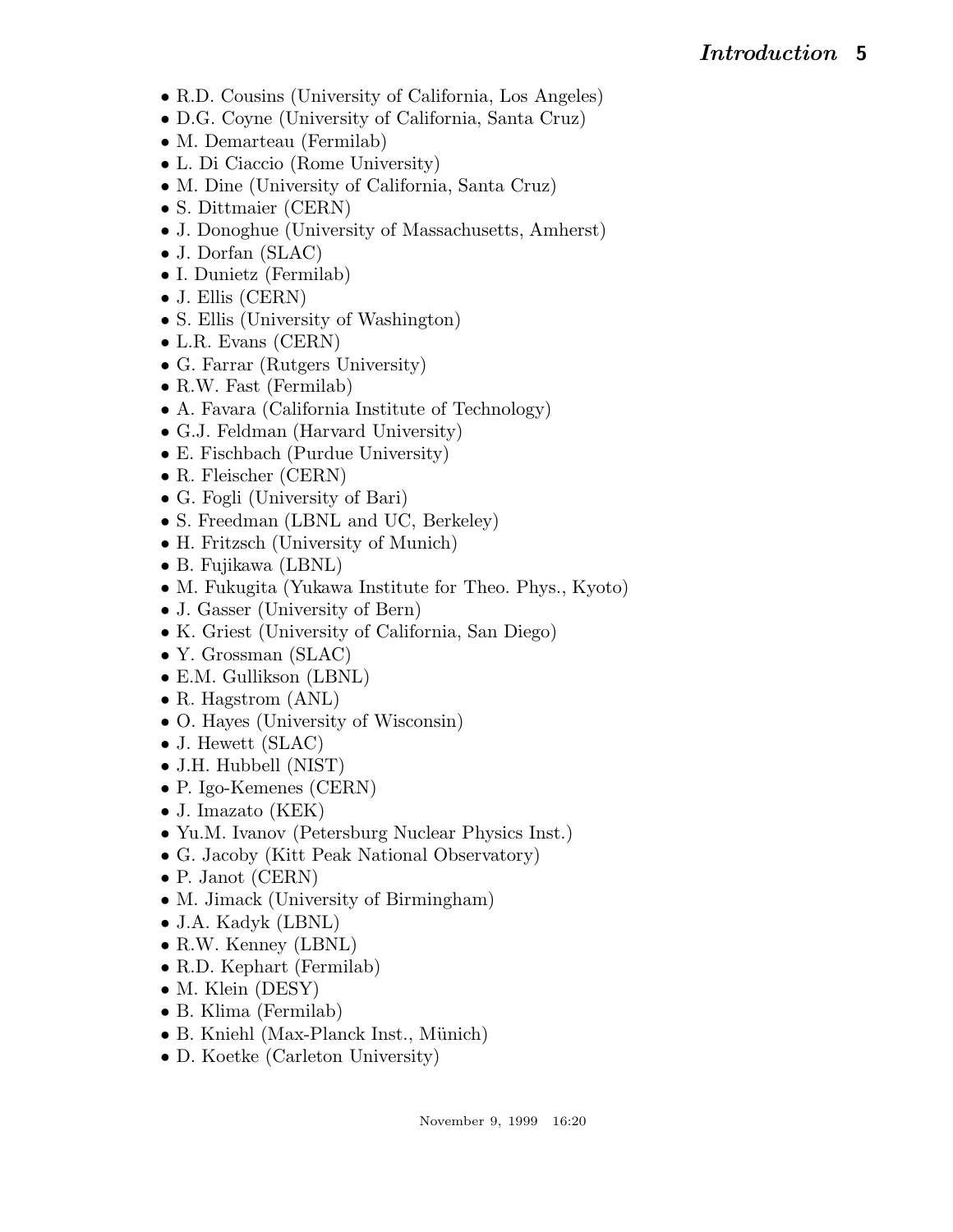- I. Koop (Budker Inst. of Nuclear Physics)
- L.M. Krauss (Case Western Reserve University)
- S. Kurokawa (KEK)
- K. Lane (Boston University)
- R. Lebed (University of California, San Diego)
- H. Leutwyler (University of Bern)
- G.R. Lynch (LBNL)
- W. Marciano (Brookhaven National Lab)
- W.C. Martin (NIST)
- P. Meyers (Princeton University)
- N.V. Mokhov (Fermilab)
- D. Morgan (Rutherford Appleton Lab)
- A.S. Nikolaev (COMPAS Group, IHEP, Serpukhov)
- Y. Nir (Weizmann Institutute)
- Y. Oyanagi (University of Tsukuba, Japan)
- F. Paige (Brookhaven National Lab)
- L. Pape (CERN)
- S.I. Parker (University of Hawaii)
- V. Parkhomchuk (Novosibirsk State University)
- R. Partridge (Brown University)
- M.R. Pennington (University of Durham)
- E. Perevedentsev (Novosibirsk)
- N. Phinney (SLAC)
- B.V.P. Polishchuk (COMPAS Group, IHEP, Serpukhov)
- I. Protopopov (Budker Inst. of Nuclear Physics)
- H.S. Pruys (Zürich University)
- J. Richman (University of California, Santa Barbara)
- T. Rizzo (SLAC)
- B.L. Roberts (Boston University)
- B.P. Roe (Univeristy of Michigan)
- N.A. Roe (LBNL)
- G. Rolandi (CERN)
- R. Roser (Fermilab)
- J.L. Rosner (University of Chicago)
- P. Roudeau (Orsay)
- G. Rudolph (University of Innsbruck)
- V.D. Sandberg (Los Alamos National Lab.)
- O. Schneider (CERN)
- M. Shaevitz (Columbia University)
- A. Sharma (GSI Darmstadt)
- S. Sharpe (University of Washington)
- M. Shochet (University of Chicago)
- Yu. Shatunov (Budker Inst. of Nuclear Physics)
- P. Sikivie (University of Florida)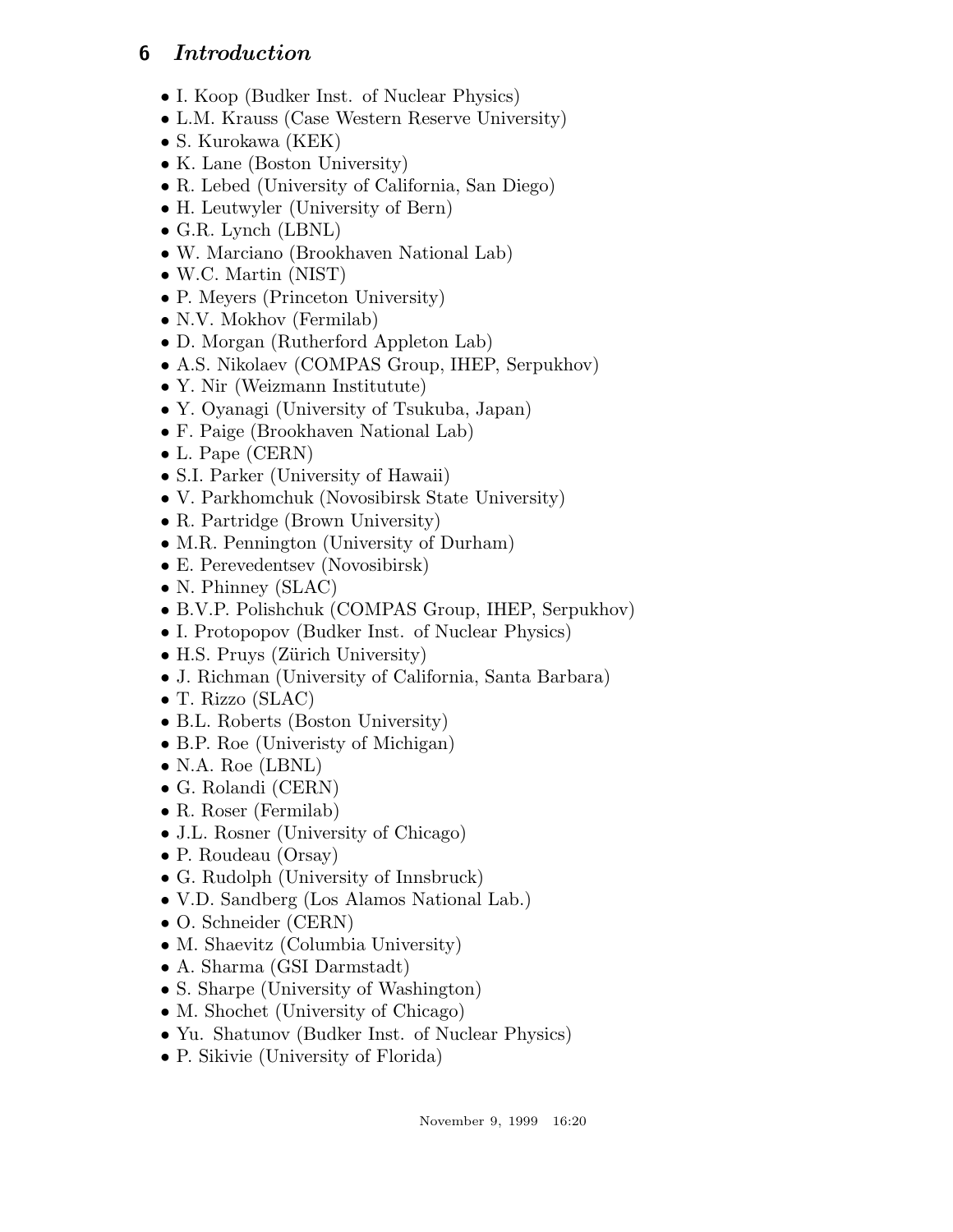- A. Soni (Brookhaven National Lab)
- P.J. Steinhardt (University of Pennsylvania)
- T. Stelzer (University of Illinois, Urbana)
- G.R. Stevenson (CERN)
- S.L. Stone (Syracuse University)
- S.I. Striganov (COMPAS Group, IHEP, Serpukhov)
- Yu. G. Stroganov (COMPAS Group, IHEP, Serpukhov)
- M. Strovink (LBNL)
- M. Swartz (SLAC)
- B.N. Taylor (NIST)
- E. Thorndike (University of Rochester)
- A.V. Tollestrup (Fermilab)
- D. Treille (CERN)
- M.S. Turner (Fermilab)
- W. Venus (RAL)
- G. Vignola (Frascati)
- P. von Handel (DESY)
- C. Wagner (CERN)
- H. Wahl (CERN)
- P. Wells (CERN)
- M. Whalley (University of Durham)
- M. White (University of Chicago)
- B. Wicklund (ANL)
- C.M. Will (Washington U., St. Louis)
- G. Wilson (DESY)
- C. Woody (Brookhaven National Lab)
- J. Yelton (University of Florida)
- M. Zeller (Yale University)
- D. Zeppenfeld (University of Wisconsin)
- C. Zhang (IHEP, Beijing)

#### **3. Naming scheme for hadrons**

We introduced in the 1986 edition [2] a new naming scheme for the hadrons. Changes from older terminology affected mainly the heavier mesons made of  $u, d$ , and  $s$  quarks. Otherwise, the only important change to known hadrons was that the  $F^{\pm}$  became the  $D_s^{\pm}$ . None of the lightest pseudoscalar or vector mesons changed names, nor did the  $c\overline{c}$  or  $b\overline{b}$  mesons (we do, however, now use  $\chi_c$  for the  $c\overline{c} \chi$  states), nor did any of the established baryons. The Summary Tables give both the new and old names whenever a change has occurred.

The scheme is described in "Naming Scheme for Hadrons" (p. 1) of this Review.

We give here our conventions on type-setting style. Particle symbols are italic (or slanted) characters:  $e^-$ , p,  $\Lambda$ ,  $\pi^0$ ,  $K_L$ ,  $\overline{D_s^+}$ , b. Charge is indicated by a superscript:  $\overline{B}^-$ ,  $\Delta^{++}$ . Charge is not normally indicated for p, n, or the quarks, and is optional for neutral isosinglets:  $\eta$  or  $\eta^0$ . Antiparticles and particles are distinguished by charge for charged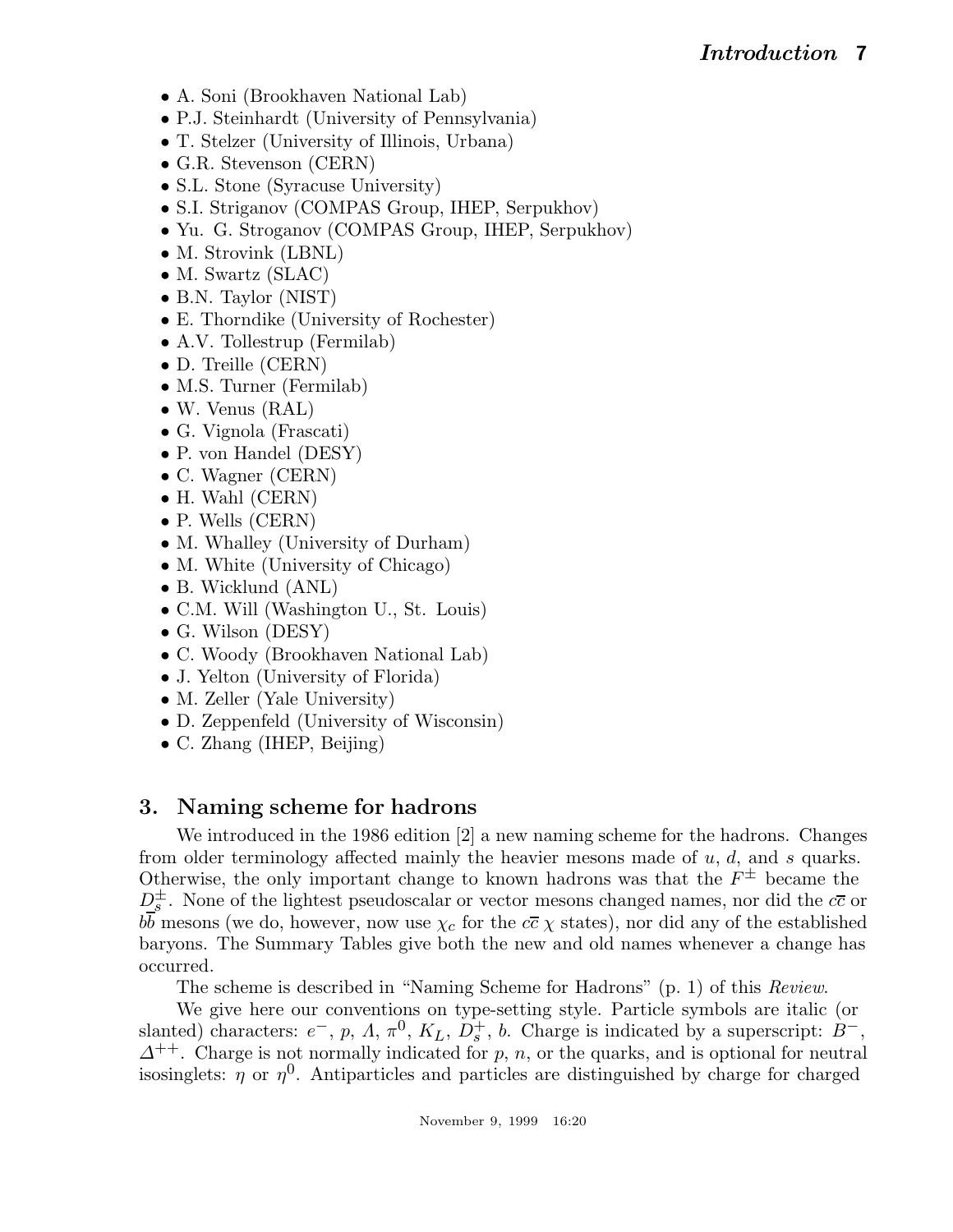leptons and mesons:  $\tau^+$ , K<sup>-</sup>. Otherwise, distinct antiparticles are indicated by a bar (overline):  $\overline{\nu}_{\mu}$ ,  $\overline{t}$ ,  $\overline{p}$ ,  $\overline{K}^{0}$ , and  $\overline{\Sigma}^{+}$  (the antiparticle of the  $\Sigma^{-}$ ).

## **4. Procedures**

**4.1.** *Selection and treatment of data*: The Particle Listings contain all relevant data known to us that are published in journals. With very few exceptions, we do not include results from preprints or conference reports. Nor do we include data that are of historical importance only (the Listings are not an archival record). We search every volume of 20 journals through our cutoff date for relevant data. We also include later published papers that are sent to us by the authors (or others).

In the Particle Listings, we clearly separate measurements that are used to calculate or estimate values given in the Summary Tables from measurements that are not used. We give explanatory comments in many such cases. Among the reasons a measurement might be excluded are the following:

- It is superseded by or included in later results.
- No error is given.
- It involves assumptions we question.
- It has a poor signal-to-noise ratio, low statistical significance, or is otherwise of poorer quality than other data available.
- It is clearly inconsistent with other results that appear to be more reliable. Usually we then state the criterion, which sometimes is quite subjective, for selecting "more reliable" data for averaging. See Sec. 4.
- It is not independent of other results.
- It is not the best limit (see below).
- It is quoted from a preprint or a conference report.

In some cases, none of the measurements is entirely reliable and no average is calculated. For example, the masses of many of the baryon resonances, obtained from partial-wave analyses, are quoted as estimated ranges thought to probably include the true values, rather than as averages with errors. This is discussed in the Baryon Particle Listings.

For upper limits, we normally quote in the Summary Tables the strongest limit. We do not average or combine upper limits except in a very few cases where they may be re-expressed as measured numbers with Gaussian errors.

As is customary, we assume that particle and antiparticle share the same spin, mass, and mean life. The Tests of Conservation Laws table, following the Summary Tables, lists tests of CPT as well as other conservation laws.

We use the following indicators in the Particle Listings to tell how we get values from the tabulated measurements:

- OUR AVERAGE—From a weighted average of selected data.
- OUR FIT—From a constrained or overdetermined multiparameter fit of selected data.
- OUR EVALUATION—Not from a direct measurement, but evaluated from measurements of related quantities.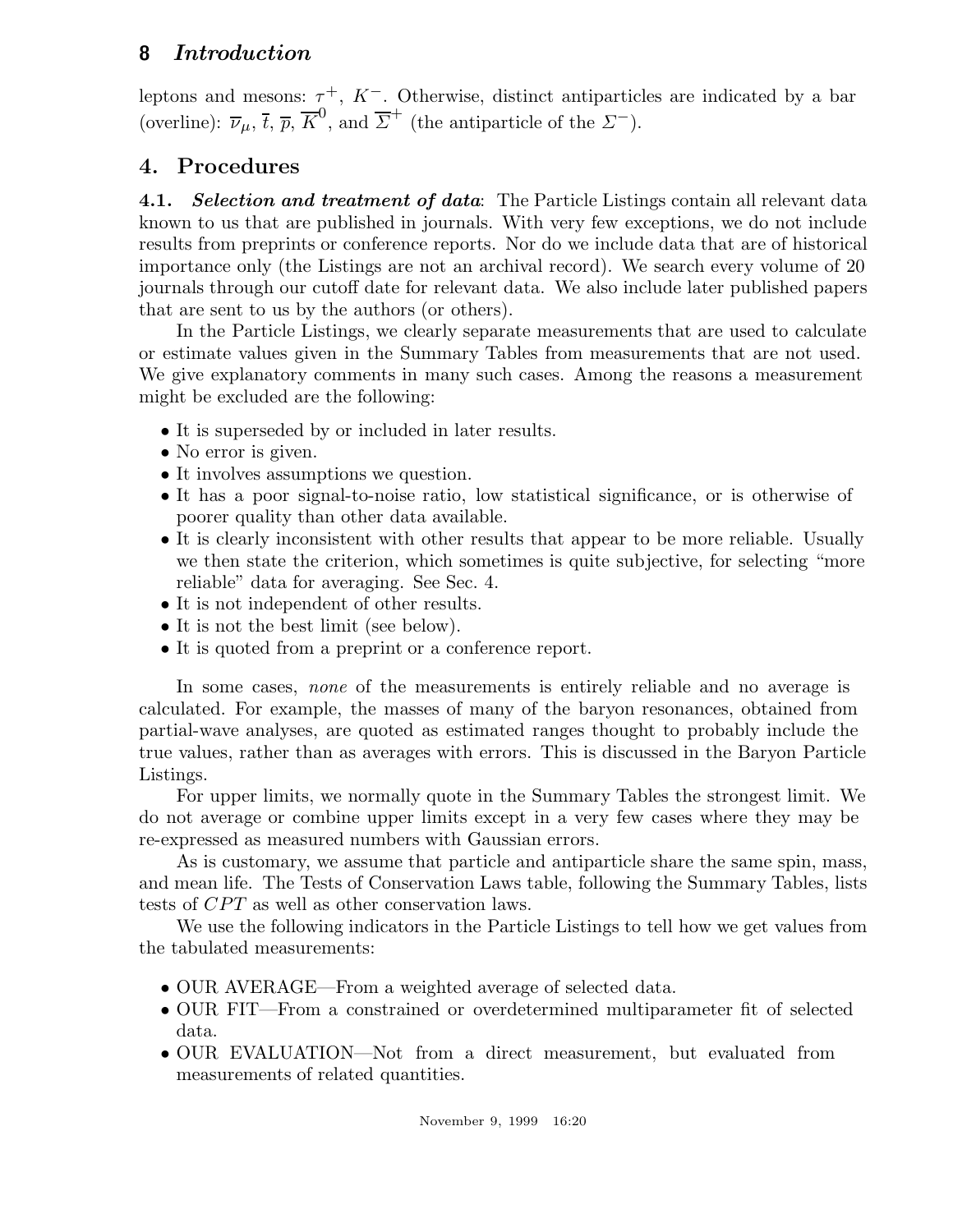- OUR ESTIMATE—Based on the observed range of the data. Not from a formal statistical procedure.
- OUR LIMIT—For special cases where the limit is evaluated by us from measured ratios or other data. Not from a direct measurement.

An experimentalist who sees indications of a particle will of course want to know what has been seen in that region in the past. Hence we include in the Particle Listings all reported states that, in our opinion, have sufficient statistical merit and that have not been disproved by more reliable data. However, we promote to the Summary Tables only those states that we feel are well established. This judgment is, of course, somewhat subjective and no precise criteria can be given. For more detailed discussions, see the minireviews in the Particle Listings.

**4.2.** *Averages and fits*: We divide this discussion on obtaining averages and errors into three sections: (1) treatment of errors; (2) unconstrained averaging; (3) constrained fits.

**4.2.1.** Treatment of errors: In what follows, the "error"  $\delta x$  means that the range  $x \pm \delta x$ is intended to be a  $68.3\%$  confidence interval about the central value x. We treat this error as if it were Gaussian. Thus when the error is Gaussian,  $\delta x$  is the usual one standard deviation  $(1\sigma)$ . Many experimenters now give statistical and systematic errors separately, in which case we usually quote both errors, with the statistical error first. For averages and fits, we then add the the two errors in quadrature and use this combined error for  $\delta x$ .

When experimenters quote asymmetric errors  $(\delta x)^+$  and  $(\delta x)^-$  for a measurement  $x$ , the error that we use for that measurement in making an average or a fit with other measurements is a continuous function of these three quantities. When the resultant average or fit  $\overline{x}$  is less than  $x - (\delta x)^{-}$ , we use  $(\delta x)^{-}$ ; when it is greater than  $x + (\delta x)^{+}$ , we use  $(\delta x)^+$ . In between, the error we use is a linear function of x. Since the errors we use are functions of the result, we iterate to get the final result. Asymmetric output errors are determined from the input errors assuming a linear relation between the input and output quantities.

In fitting or averaging, we usually do not include correlations between different measurements, but we try to select data in such a way as to reduce correlations. Correlated errors are, however, treated explicitly when there are a number of results of the form  $A_i \pm \sigma_i \pm \Delta$  that have identical systematic errors  $\Delta$ . In this case, one can first average the  $A_i \pm \sigma_i$  and then combine the resulting statistical error with  $\Delta$ . One obtains, however, the same result by averaging  $A_i \pm (\sigma_i^2 + \Delta_i^2)^{1/2}$ , where  $\Delta_i = \sigma_i \Delta [\sum (1/\sigma_j^2)]^{1/2}$ . This procedure has the advantage that, with the modified systematic errors  $\Delta_i$ , each measurement may be treated as independent and averaged in the usual way with other data. Therefore, when appropriate, we adopt this procedure. We tabulate  $\Delta$  and invoke an automated procedure that computes  $\Delta_i$  before averaging and we include a note saying that there are common systematic errors.

Another common case of correlated errors occurs when experimenters measure two quantities and then quote the two and their difference, e.g.,  $m_1$ ,  $m_2$ , and  $\Delta = m_2 - m_1$ . We cannot enter all of  $m_1$ ,  $m_2$  and  $\Delta$  into a constrained fit because they are not independent. In some cases, it is a good approximation to ignore the quantity with the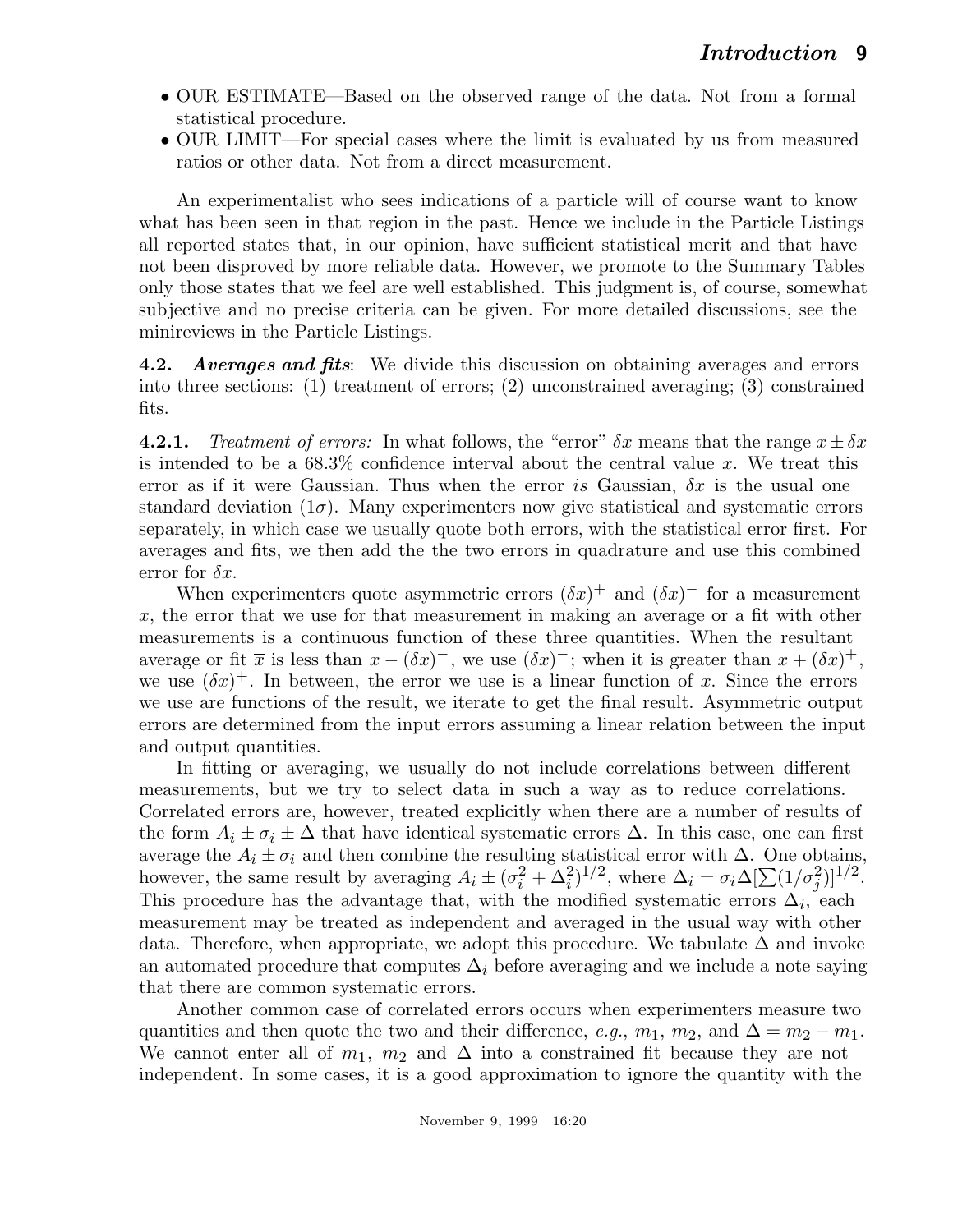largest error and put the other two into the fit. However, in some cases correlations are such that the errors on  $m_1$ ,  $m_2$  and  $\Delta$  are comparable and none of the three values can be ignored. In this case, we put all three values into the fit and invoke an automated procedure to increase the errors prior to fitting such that the three quantities can be treated as independent measurements in the constrained fit. We include a note saying that this has been done.

**4.2.2.** Unconstrained averaging: To average data, we use a standard weighted leastsquares procedure and in some cases, discussed below, increase the errors with a "scale factor." We begin by assuming that measurements of a given quantity are uncorrelated, and calculate a weighted average and error as

$$
\overline{x} \pm \delta \overline{x} = \frac{\sum_i w_i x_i}{\sum_i w_i} \pm (\sum_i w_i)^{-1/2} , \qquad (1)
$$

where

$$
w_i = 1/(\delta x_i)^2.
$$

Here  $x_i$  and  $\delta x_i$  are the value and error reported by the *i*th experiment, and the sums run over the N experiments. We then calculate  $\chi^2 = \sum w_i (\overline{x} - x_i)^2$  and compare it with  $N-1$ , which is the expectation value of  $\chi^2$  if the measurements are from a Gaussian distribution.

If  $\chi^2/(N-1)$  is less than or equal to 1, and there are no known problems with the data, we accept the results.

If  $\chi^2/(N-1)$  is very large, we may choose not to use the average at all. Alternatively, we may quote the calculated average, but then make an educated guess of the error, a conservative estimate designed to take into account known problems with the data.

Finally, if  $\chi^2/(N-1)$  is greater than 1, but not greatly so, we still average the data, but then also do the following:

(a) We increase our quoted error,  $\delta \overline{x}$  in Eq. (1), by a scale factor S defined as

$$
S = \left[\chi^2/(N-1)\right]^{1/2} \tag{2}
$$

Our reasoning is as follows. The large value of the  $\chi^2$  is likely to be due to underestimation of errors in at least one of the experiments. Not knowing which of the errors are underestimated, we assume they are all underestimated by the same factor S. If we scale up all the input errors by this factor, the  $\chi^2$  becomes  $N-1$ , and of course the output error  $\delta \overline{x}$  scales up by the same factor. See Ref. 3.

When combining data with widely varying errors, we modify this procedure slightly. We evaluate  $S$  using only the experiments with smaller errors. Our cutoff or ceiling on  $\delta x_i$  is arbitrarily chosen to be

$$
\delta_0 = 3N^{1/2} \delta \overline{x} ,
$$

where  $\delta \overline{x}$  is the unscaled error of the mean of all the experiments. Our reasoning is that although the low-precision experiments have little influence on the values  $\bar{x}$  and  $\delta \bar{x}$ , they can make significant contributions to the  $\chi^2$ , and the contribution of the high-precision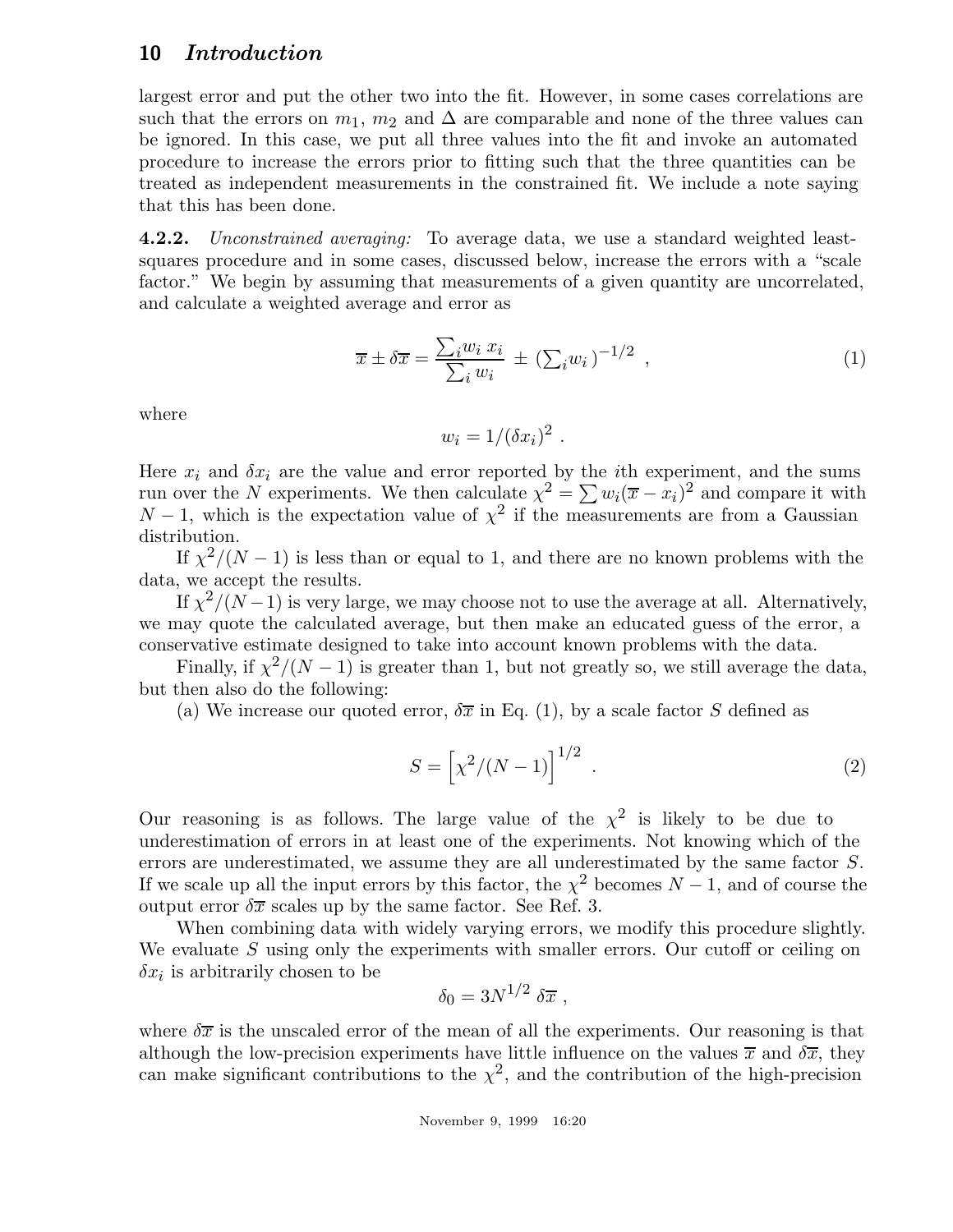experiments thus tends to be obscured. Note that if each experiment has the same error  $\delta x_i$ , then  $\delta \overline{x}$  is  $\delta x_i/N^{1/2}$ , so each  $\delta x_i$  is well below the cutoff. (More often, however, we simply exclude measurements with relatively large errors from averages and fits: new, precise data chase out old, imprecise data.)

Our scaling procedure has the property that if there are two values with comparable errors separated by much more than their stated errors (with or without a number of other values of lower accuracy), the scaled-up error  $\delta \bar{x}$  is approximately half the interval between the two discrepant values.

We emphasize that our scaling procedure for *errors* in no way affects central values. And if you wish to recover the unscaled error  $\delta \overline{x}$ , simply divide the quoted error by S.

(b) If the number M of experiments with an error smaller than  $\delta_0$  is at least three, and if  $\chi^2/(M-1)$  is greater than 1.25, we show in the Particle Listings an ideogram of the data. Figure 1 is an example. Sometimes one or two data points lie apart from the main body; other times the data split into two or more groups. We extract no numbers from these ideograms; they are simply visual aids, which the reader may use as he or she sees fit.



**Figure 1:** A typical ideogram. The arrow at the top shows the position of the weighted average, while the width of the shaded pattern shows the error in the average after scaling by the factor S. The column on the right gives the  $\chi^2$ contribution of each of the experiments. Note that the next-to-last experiment, denoted by the incomplete error flag  $(\perp)$ , is not used in the calculation of S (see the text).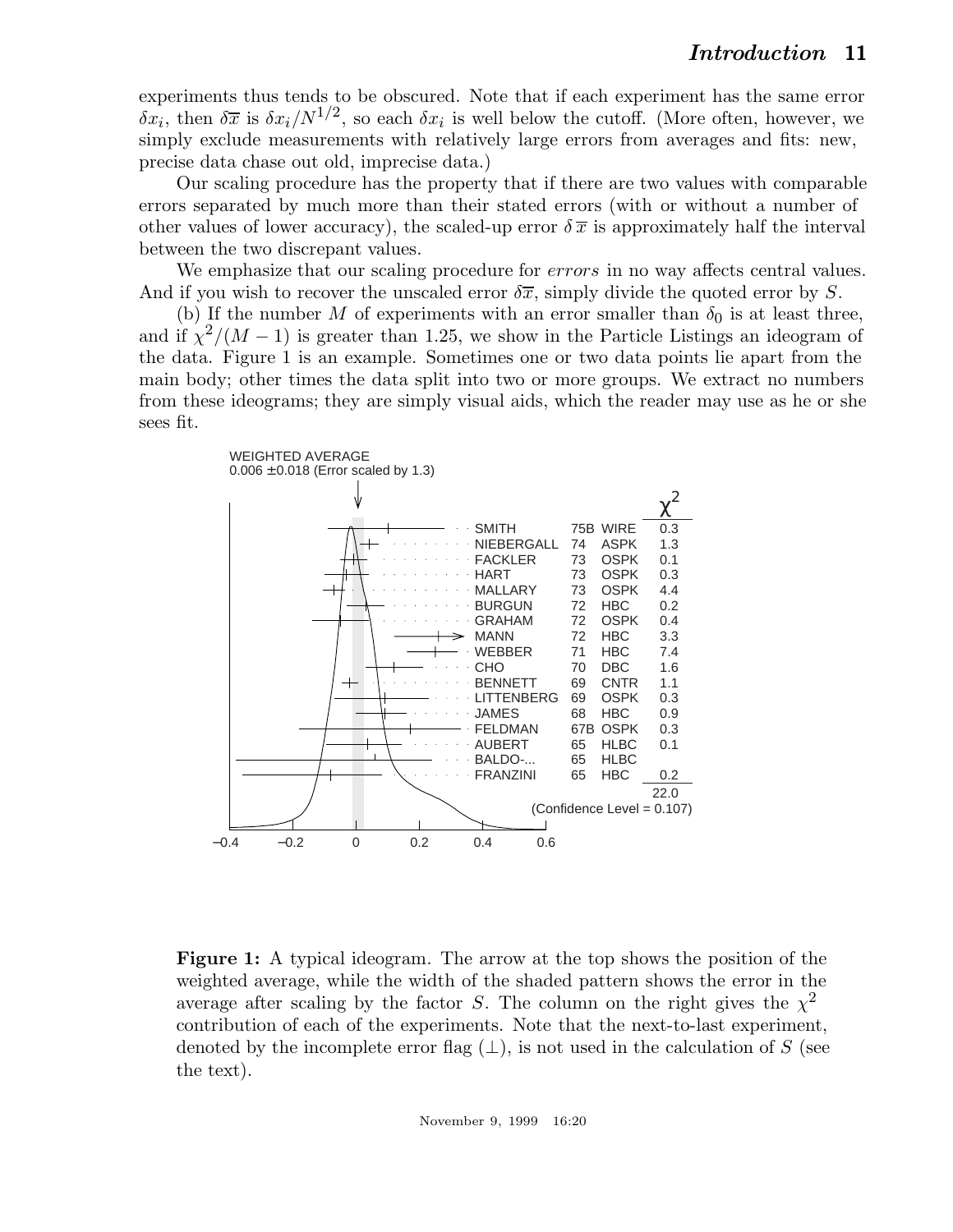Each measurement in an ideogram is represented by a Gaussian with a central value  $x_i$ , error  $\delta x_i$ , and area proportional to  $1/\delta x_i$ . The choice of  $1/\delta x_i$  for the area is somewhat arbitrary. With this choice, the center of gravity of the ideogram corresponds to an average that uses weights  $1/\delta x_i$  rather than the  $(1/\delta x_i)^2$  actually used in the averages. This may be appropriate when some of the experiments have seriously underestimated systematic errors. However, since for this choice of area the height of the Gaussian for each measurement is proportional to  $(1/\delta x_i)^2$ , the peak position of the ideogram will often favor the high-precision measurements at least as much as does the least-squares average. See our 1986 edition [2] for a detailed discussion of the use of ideograms.

**4.2.3.** Constrained fits: Except for trivial cases, all branching ratios and rate measurements are analyzed by making a simultaneous least-squares fit to all the data and extracting the partial decay fractions  $P_i$ , the partial widths  $\Gamma_i$ , the full width  $\Gamma$  (or mean life), and the associated error matrix.

Assume, for example, that a state has m partial decay fractions  $P_i$ , where  $\sum P_i = 1$ . These have been measured in  $N_r$  different ratios  $R_r$ , where, e.g.,  $R_1 = P_1/P_2$ ,  $R_2 =$  $P_1/P_3$ , etc. [We can handle any ratio R of the form  $\sum \alpha_i P_i/\sum \beta_i P_i$ , where  $\alpha_i$  and  $\beta_i$ are constants, usually 1 or 0. The forms  $R = P_i P_j$  and  $R = (P_i P_j)^{1/2}$  are also allowed.] Further assume that each ratio R has been measured by  $N_k$  experiments (we designate each experiment with a subscript k, e.g.,  $R_{1k}$ ). We then find the best values of the fractions  $P_i$  by minimizing the  $\chi^2$  as a function of the  $m-1$  independent parameters:

$$
\chi^2 = \sum_{r=1}^{N_r} \sum_{k=1}^{N_k} \left( \frac{R_{rk} - R_r}{\delta R_{rk}} \right)^2 , \qquad (3)
$$

where the  $R_{rk}$  are the measured values and  $R_r$  are the fitted values of the branching ratios.

In addition to the fitted values  $\overline{P}_i$ , we calculate an error matrix  $\langle \delta \overline{P}_i \delta \overline{P}_j \rangle$ . We tabulate the diagonal elements of  $\delta \overline{P}_i = \langle \delta \overline{P}_i \delta \overline{P}_i \rangle^{1/2}$  (except that some errors are scaled as discussed below). In the Particle Listings, we give the complete correlation matrix; we also calculate the fitted value of each ratio, for comparison with the input data, and list it above the relevant input, along with a simple unconstrained average of the same input.

Three comments on the example above:

(1) There was no connection assumed between measurements of the full width and the branching ratios. But often we also have information on partial widths  $\Gamma_i$  as well as the total width Γ. In this case we must introduce  $\Gamma$  as a parameter in the fit, along with the  $P_i$ , and we give correlation matrices for the widths in the Particle Listings.

(2) We do not allow for correlations between input data. We do try to pick those ratios and widths that are as independent and as close to the original data as possible. When one experiment measures all the branching fractions and constrains their sum to be one, we leave one of them (usually the least well-determined one) out of the fit to make the set of input data more nearly independent.

(3) We calculate scale factors for both the  $R_r$  and  $P_i$  when the measurements for any R give a larger-than-expected contribution to the  $\chi^2$ . According to Eq. (3), the double sum for  $\chi^2$  is first summed over experiments  $k = 1$  to  $N_k$ , leaving a single sum over ratios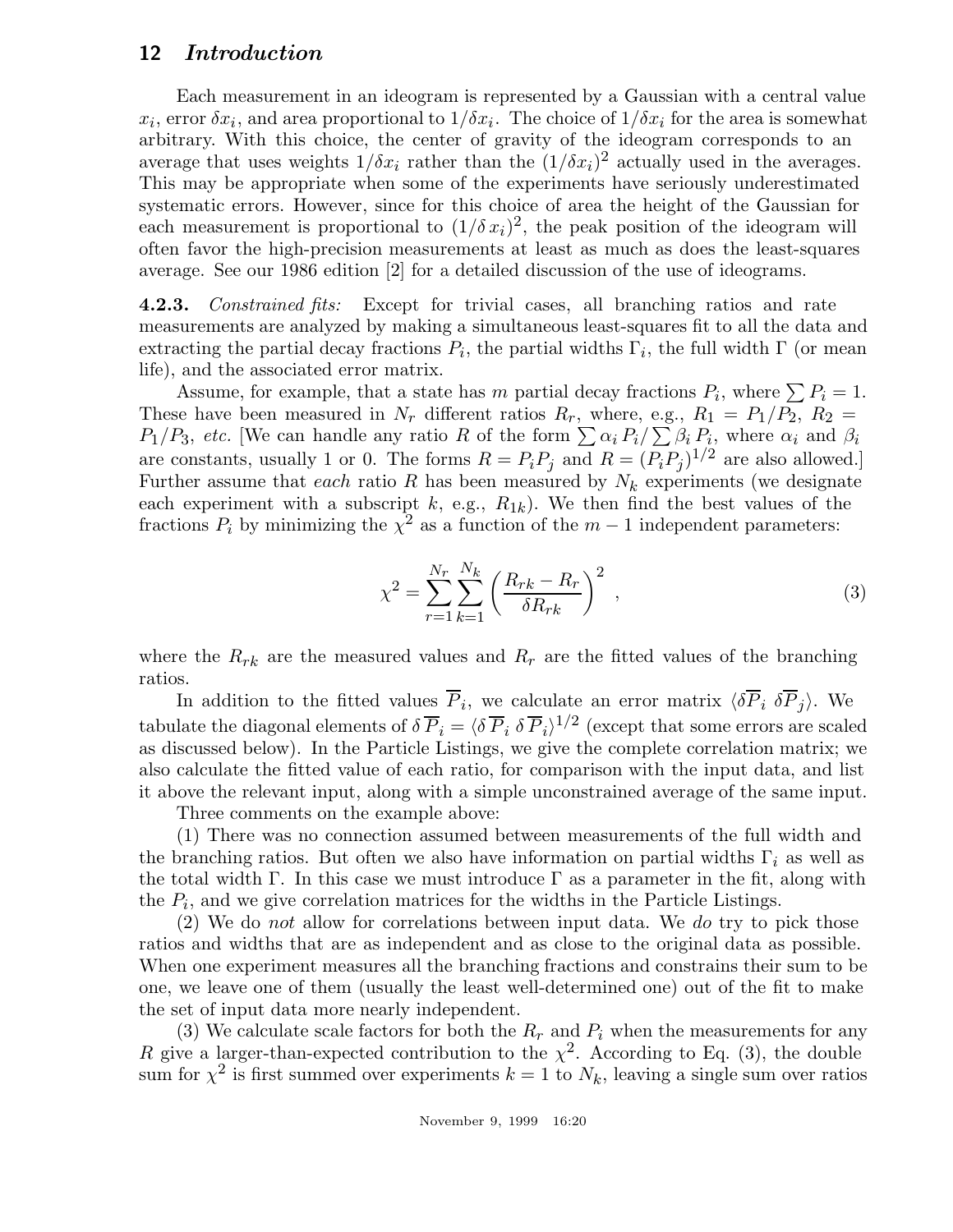$\chi^2 = \sum \chi^2_r$ . One is tempted to define a scale factor for the ratio r as  $S_r^2 = \chi^2_r / \langle \chi^2_r \rangle$ . However, since  $\langle \chi^2_r \rangle$  is not a fixed quantity (it is somewhere between  $N_k$  and  $N_{k-1}$ ), we do not know how to evaluate this expression. Instead we define

$$
S_r^2 = \frac{1}{N_k} \sum_{k=1}^{N_k} \frac{\left(R_{rk} - \overline{R}_r\right)^2}{(\delta R_{rk})^2 - (\delta \overline{R}_r)^2} \,,\tag{4}
$$

where  $\delta \overline{R}_r$  is the fitted error for ratio r. With this definition the expected value of  $S_r^2$  is one.

The fit is redone using errors for the branching ratios that are scaled by the larger of  $S_r$  and unity, from which new and often larger errors  $\delta \overline{P}'_i$  are obtained. The scale factors we finally list in such cases are defined by  $S_i = \delta \overline{P'_i}/\delta \overline{P}_i$ . However, in line with our policy of not letting S affect the central values, we give the values of  $\overline{P}_i$  obtained from the original (unscaled) fit.

There is one special case in which the errors that are obtained by the preceding procedure may be changed. When a fitted branching ratio (or rate)  $\overline{P}_i$  turns out to be less than three standard deviations  $(\delta \overline{P}'_i)$  from zero, a new smaller error  $(\delta \overline{P}''_i)^-$  is calculated on the low side by requiring the area under the Gaussian between  $\overline{P}_i - (\delta \overline{P}_i'')^-$  and  $\overline{P}_i$ to be 68.3% of the area between zero and  $\overline{P}_i$ . A similar correction is made for branching fractions that are within three standard deviations of one. This keeps the quoted errors from overlapping the boundary of the physical region.

**4.3.** *Discussion*: The problem of averaging data containing discrepant values is nicely discussed by Taylor in Ref. 4. He considers a number of algorithms that attempt to incorporate inconsistent data into a meaningful average. However, it is difficult to develop a procedure that handles simultaneously in a reasonable way two basic types of situations: (a) data that lie apart from the main body of the data are incorrect (contain unreported errors); and (b) the opposite—it is the main body of data that is incorrect. Unfortunately, as Taylor shows, case (b) is not infrequent. He concludes that the choice of procedure is less significant than the initial choice of data to include or exclude.

We place much emphasis on this choice of data. Often we solicit the help of outside experts (consultants). Sometimes, however, it is simply impossible to determine which of a set of discrepant measurements are correct. Our scale-factor technique is an attempt to address this ignorance by increasing the error. In effect, we are saying that present experiments do not allow a precise determination of this quantity because of unresolvable discrepancies, and one must await further measurements. The reader is warned of this situation by the size of the scale factor, and if he or she desires can go back to the literature (via the Particle Listings) and redo the average with a different choice of data.

Our situation is less severe than most of the cases Taylor considers, such as estimates of the fundamental constants like  $\hbar$ , etc. Most of the errors in his case are dominated by systematic effects. For our data, statistical errors are often at least as large as systematic errors, and statistical errors are usually easier to estimate. A notable exception occurs in partial-wave analyses, where different techniques applied to the same data yield different results. In this case, as stated earlier, we often do not make an average but just quote a range of values.